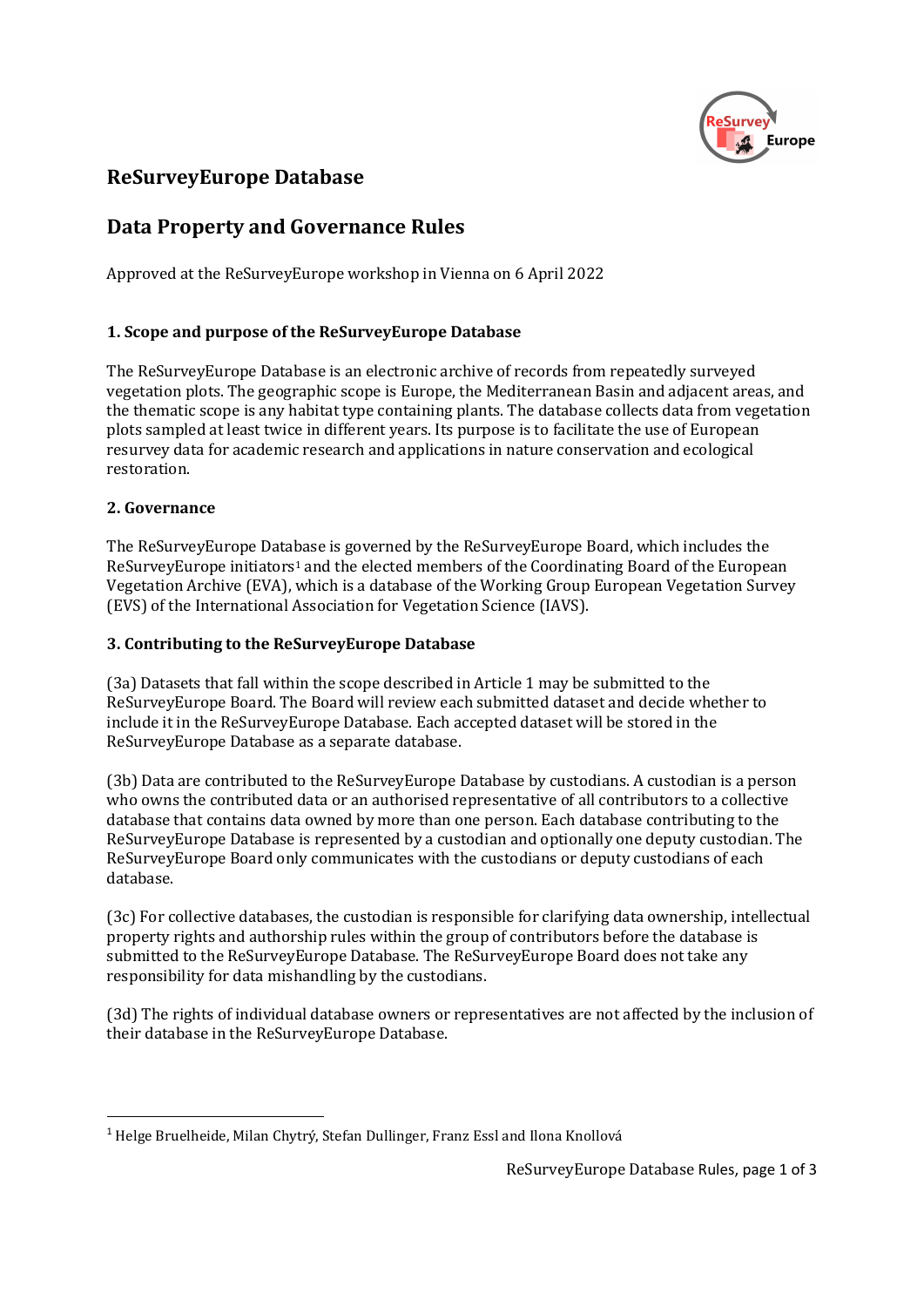

### 4. Data availability regimes

(4a) The custodian of each database selects one of these two data-availability regimes:

Semi-restricted-access data are only available to data providers (i.e. custodians of databases included in the ReSurveyEurope Database or persons approved by one of the custodians). For each data request, the custodian will be notified by the ReSurveyEurope Board at least three weeks prior to the data release. If no objection is raised within this period, it will be assumed that the custodian has given permission to use these data for a particular purpose.

Free-access data are available to a wider community of users. These data can be released based on the project proposal submitted to the ReSurveyEurope Board, with no need for specific permission.

(4b) The ReSurveyEurope initiative encourages a gradual transition of data contributed to the ReSurveyEurope Database from the Semi-restricted-access data regime to the Free-access data regime, but the decision on the regime rests solely with the custodians. Custodians may change the data-availability regime or withdraw their data from the ReSurveyEurope Database at any time.

#### 5. Data requests and terms of data use

(5a) Individuals or groups who intend to use the ReSurveyEurope Database for research or applications may submit a project proposal to the ReSurveyEurope Board using a Data Request Form available on the EVA website.

(5b) Requests for data under the Semi-restricted-access regime will only be considered if submitted by the custodians of the databases included in the ReSurveyEurope Database or by other persons whose data request has been approved by one of the custodians.

(5c) Each proposal will be reviewed by the ReSurveyEurope Board, which will consider: (i) whether the applicant is eligible to receive data under these Rules and whether the proposal complies with these Rules, and if so, (ii) whether there is a reasonable connection between the aims, the expected outcomes and the requested data and (iii) whether there is no significant overlap with a previously approved project.

(5d) If the project proposal is approved by the ReSurveyEurope Board, the Board will deliver the data as soon as possible, but the speed of this service may depend on available human power and funding. Along with the data delivery, the ReSurveyEurope Board will send the applicant the list of custodians who have expressed interest in the project and would like to be informed about the project development and possible co-authorship.

(5e) Applicants are not permitted to share the data obtained from the ReSurveyEurope Database with third parties or to use them for purposes other than those stated in the original proposal. The data obtained from the ReSurveyEurope Database may only be used for non-commercial purposes. The final product (publication, report, software application) must include citations of the original data sources (or at least the main sources if there are many sources) and the citation of the ReSurveyEurope Database.

(5f) Information about projects that have received data from the ReSurveyEurope Database, along with the names of the applicants, will be published on the EVA website. If asked, applicants must provide data on the status of their projects to the ReSurveyEurope Board for reporting purposes. If